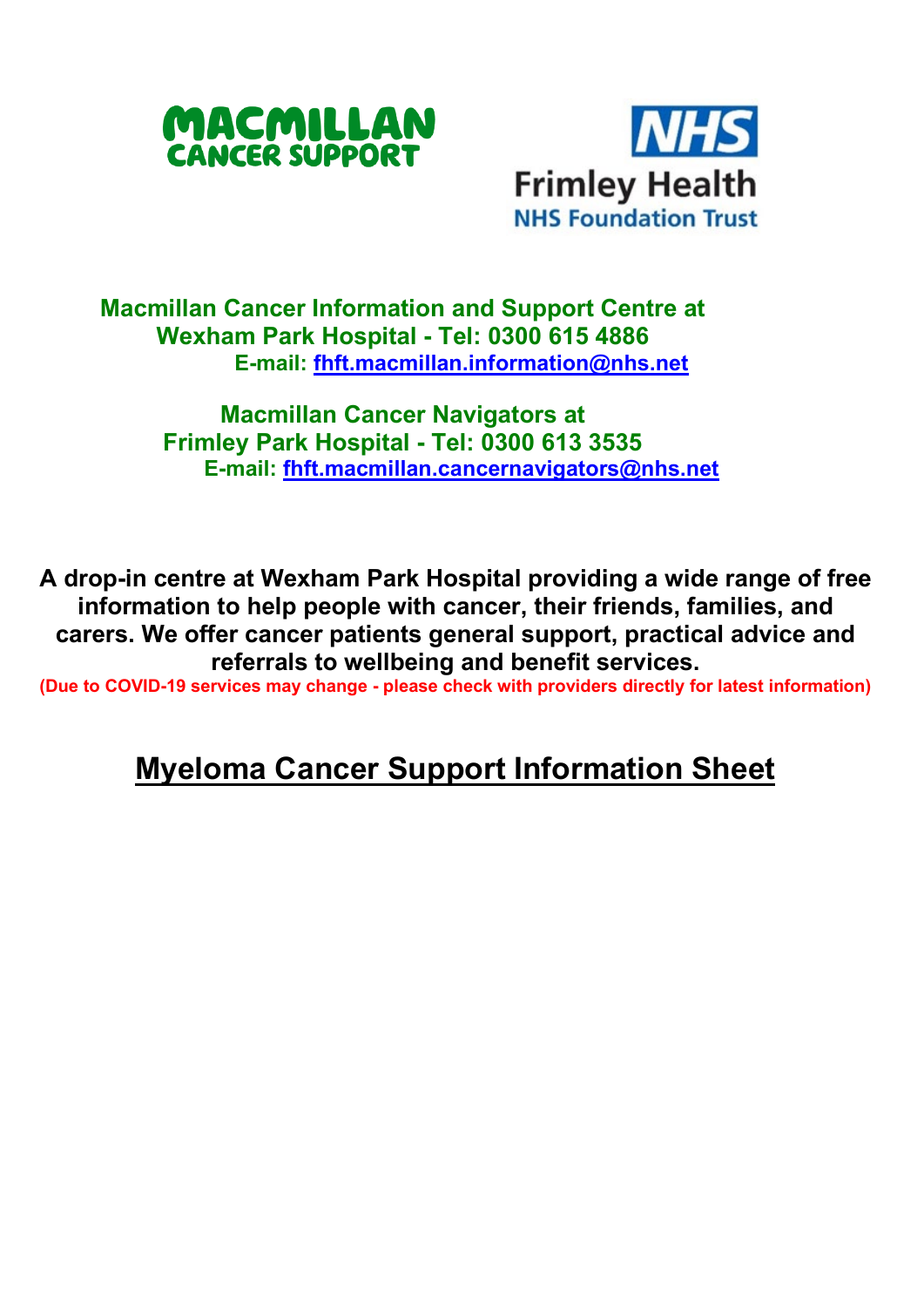| <b>Agency</b>                                                                                                                                                                                                                                        | <b>Contact Details</b>                                                                 |
|------------------------------------------------------------------------------------------------------------------------------------------------------------------------------------------------------------------------------------------------------|----------------------------------------------------------------------------------------|
| <b>Macmillan Cancer Support</b><br>Offering free confidential<br>advice, support, and<br>information with access to<br>appropriate up-to-date<br>resources and online<br>communities.                                                                | Tel: 0808 808 0000<br>www.macmillan.org.uk                                             |
| Berks, Bucks, Oxfordshire                                                                                                                                                                                                                            |                                                                                        |
| <b>Slough Myeloma Support</b><br>Group<br>The group is patient led but<br>supported by healthcare<br>professionals. Meetings held<br>quarterly at Burnham Park<br>Hall, Windsor Lane,<br>Burnham, SL1 7HR.                                           | <b>Contact: Newton McGrath</b><br>Tel:07904 597877<br>Email: NewtonMcgrath@aol.com     |
| South Bucks Myeloma<br><b>Support Group</b><br>Meetings held once a month<br>at Stoke Mandeville Hospital,<br>Activity Room, Cancer Care<br>& Haematology Unit.<br><b>Meetings on Zoom</b>                                                           | Contact: Tim Stickland<br>Tel: 07853 842082<br>Email: southbucksmsg@gmail.com          |
| <b>Reading Myeloma Support</b><br>Group<br>Reading Myeloma Support<br>Group meets between<br>$10.00$ am $- 1.00$ pm on the<br>2nd Saturday in January,<br>April, July, and October at<br>Maiden Place Community<br>Centre<br><b>Meetings on Zoom</b> | <b>Contact: Stuart Fraser</b><br>Tel: 079745 790007<br>Email: readingmyeloma@gmail.com |
| <b>Oxford Myeloma Support</b><br>Group<br>Meeting once a quarter in<br>the Maggie's Centre at the<br>Churchill Hospital in Oxford.<br><b>Meetings on Zoom</b>                                                                                        | Contact: Ian Blelloch<br>Tel: 07768 128654<br>Email: ian.blelloch@chaco.org.uk         |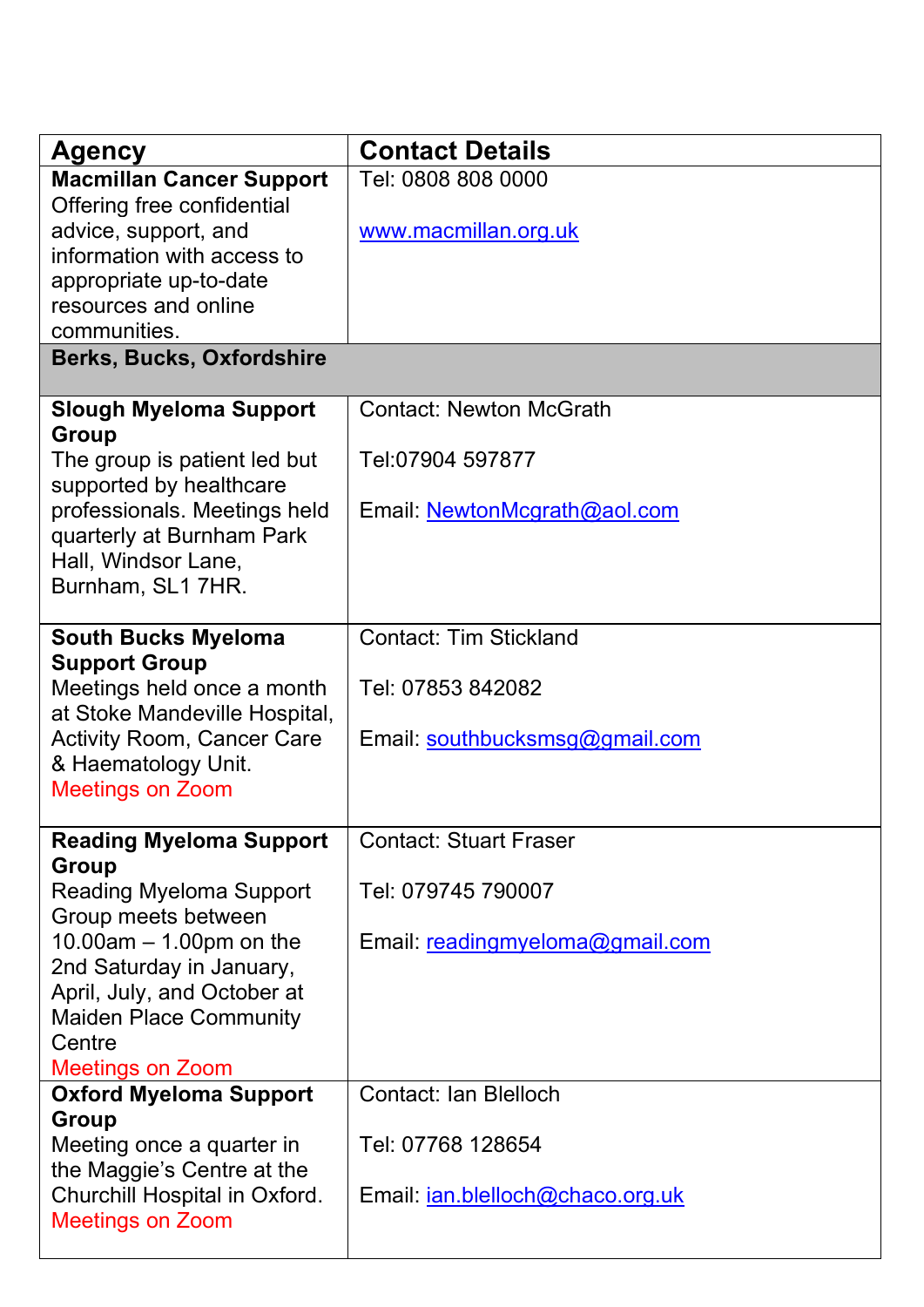| <b>Surrey &amp; Hampshire</b>                                                                                                                                                                                                                      |                                                                                                                                                                                                                                     |  |
|----------------------------------------------------------------------------------------------------------------------------------------------------------------------------------------------------------------------------------------------------|-------------------------------------------------------------------------------------------------------------------------------------------------------------------------------------------------------------------------------------|--|
| <b>Surrey Myeloma Support</b><br>Group<br>A small, informal, sociable<br>group of patients, family<br>members and friends, who<br>get together every other<br>month to share experiences,<br>chat, and find out more<br>about living with myeloma. | Contact: Suzanne Esquerdeiro<br>Tel: 01932 567350/07976 178749<br>Suzanne is available for telephone support or Zoom<br>E-mail: suzanne.esquerdeiro@virgin.net<br>Meetings 7.00pm, last Wednesday of every other<br>month in Egham. |  |
| <b>Hampshire Myeloma</b><br><b>Support Group</b><br>an informal, friendly group<br>which is run by myeloma<br>patients<br><b>Meetings on Zoom</b>                                                                                                  | Contact: Mary Mitchell<br>Tel: 07760 481 506<br>Email: mary.mitchell50@btinternet.com                                                                                                                                               |  |
| <b>National</b>                                                                                                                                                                                                                                    |                                                                                                                                                                                                                                     |  |
| <b>Anthony Nolan Bone</b><br><b>Marrow Trust</b><br>Free resources and<br>information for you and your<br>family to help you before,<br>during and after your<br>transplant.                                                                       | Tel: 0303 303 0303<br>www.anthonynolan.org                                                                                                                                                                                          |  |
| Leukaemia CARE<br>Providing support to anyone<br>affected by blood cancer.<br>Support groups available in;<br>Oxford, Luton & Dunstable,<br>Milton Keynes, and St<br>Albans.                                                                       | Tel: 08088 010 444<br>On-line chat is also available<br>www.leukaemiacare.org.uk                                                                                                                                                    |  |
| <b>BloodCancer UK</b><br>(formerly Bloodwise)<br>Providing you or pointing you<br>to information and support.                                                                                                                                      | Tel: 0808 208 0888<br>0808 169 5155<br>www.bloodcancer.org.uk                                                                                                                                                                       |  |